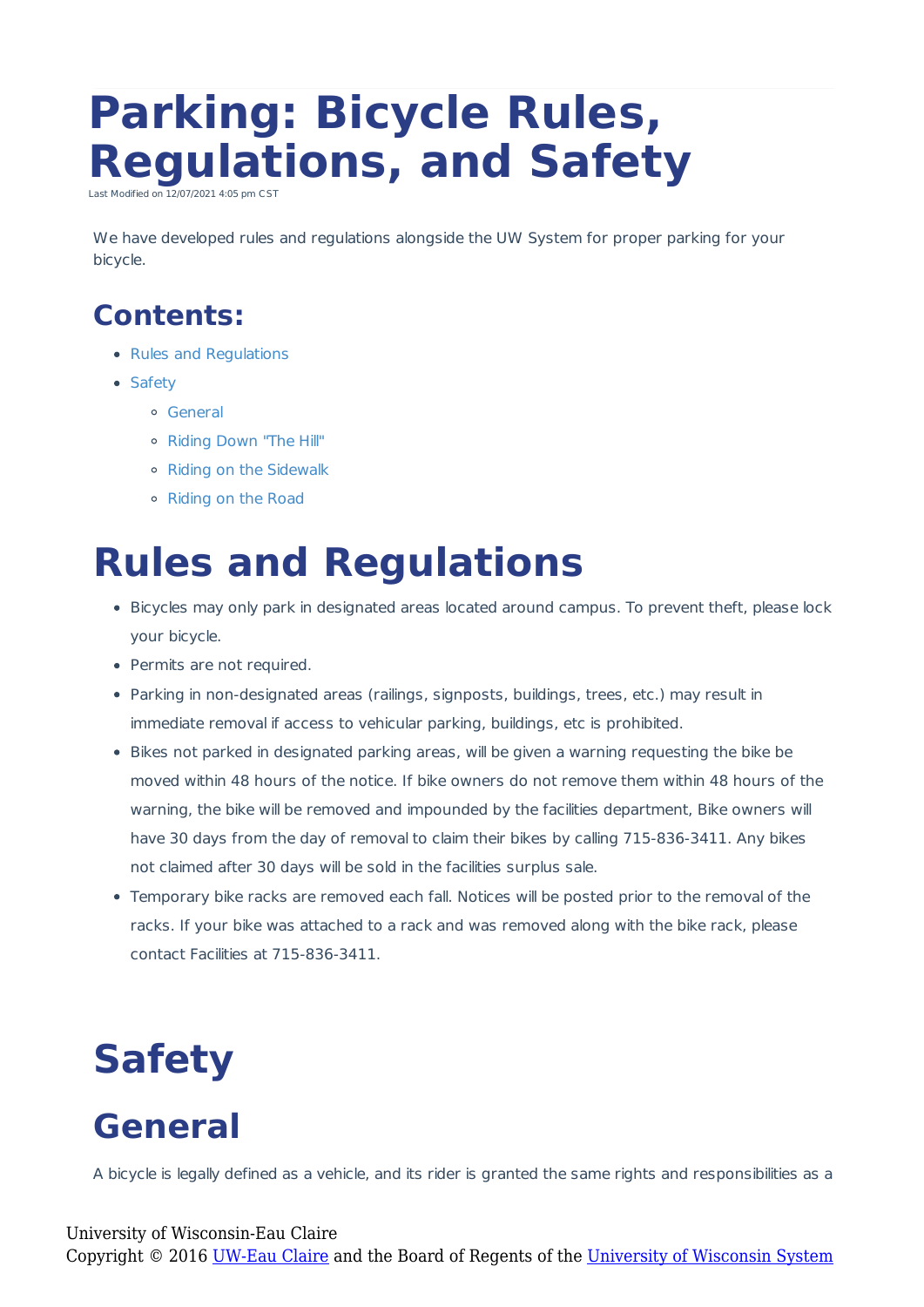driver of any other vehicle. Because bicyclists regularly share paths with a variety of different commuters, they must be especially aware of their own rights as well as the rights of pedestrians and other vehicles. No matter where you choose to ride, there are a few safety concerns that every bicyclist should be aware of:

- Bicycle and moped operators are not legally required by the state of Wisconsin to wear a helmet. This does not negate the importance of helmet use for personal safety. Most serious injuries resulting from a fall or crash while riding a bike are to the head and can be prevented by wearing a helmet.
- Any bicycle being operated on a street, path, or sidewalk must be equipped with working brakes.
- Any bicycle being operated during hours of darkness must have a white front headlight that can be seen from at least 500 feet away and a red rear reflector that can be seen from at least 50 feet away.
- Bright or reflective clothing provides the greatest visibility to others.

## **Riding Down "The Hill"**

Traffic arms have been placed at the top and bottom of the campus hill in order to allow only university vehicles to pass. Bicyclists are allowed to use the road to get up and down the hill as long as they practice extreme caution when doing so. Unfortunately, the bottom of the hill has been the scene for some serious bicycle accidents in the past. Bikers who do not utilize their brakes when descending the hill are in danger of colliding with the traffic arms placed at the bottom of the hill. To avoid serious injury, bicyclists are urged to ride slowly and carefully down the hill and around the traffic arms. Before riding down the hill, consider these safety tips:

- Check that your bike has working brakes. When riding downhill, both the front and rear brakes should be applied equally. Avoid making sudden stops using just your front brake, as your forward/downward momentum can send you flipping forward over the handlebars of your bike.
- Keep your body weight low and positioned slightly towards the back of your bicycle when riding downhills.
- As always, wear a helmet!
- Anticipate the traffic arm at the bottom of the hill. Approach it slowly in order to maneuver safely around it.

### **Riding on the Sidewalk**

- Remember, a bicycle is a vehicle. Anyone operating a bicycle on a sidewalk must yield the rightof-way to any pedestrian.
- In the case of experienced and fast-riding bicyclists, it is often safer to ride in the street and

#### University of Wisconsin-Eau Claire Copyright © 2016 [UW-Eau Claire](http://www.uwec.edu) and the Board of Regents of the [University of Wisconsin System](http://www.uwsa.edu/)